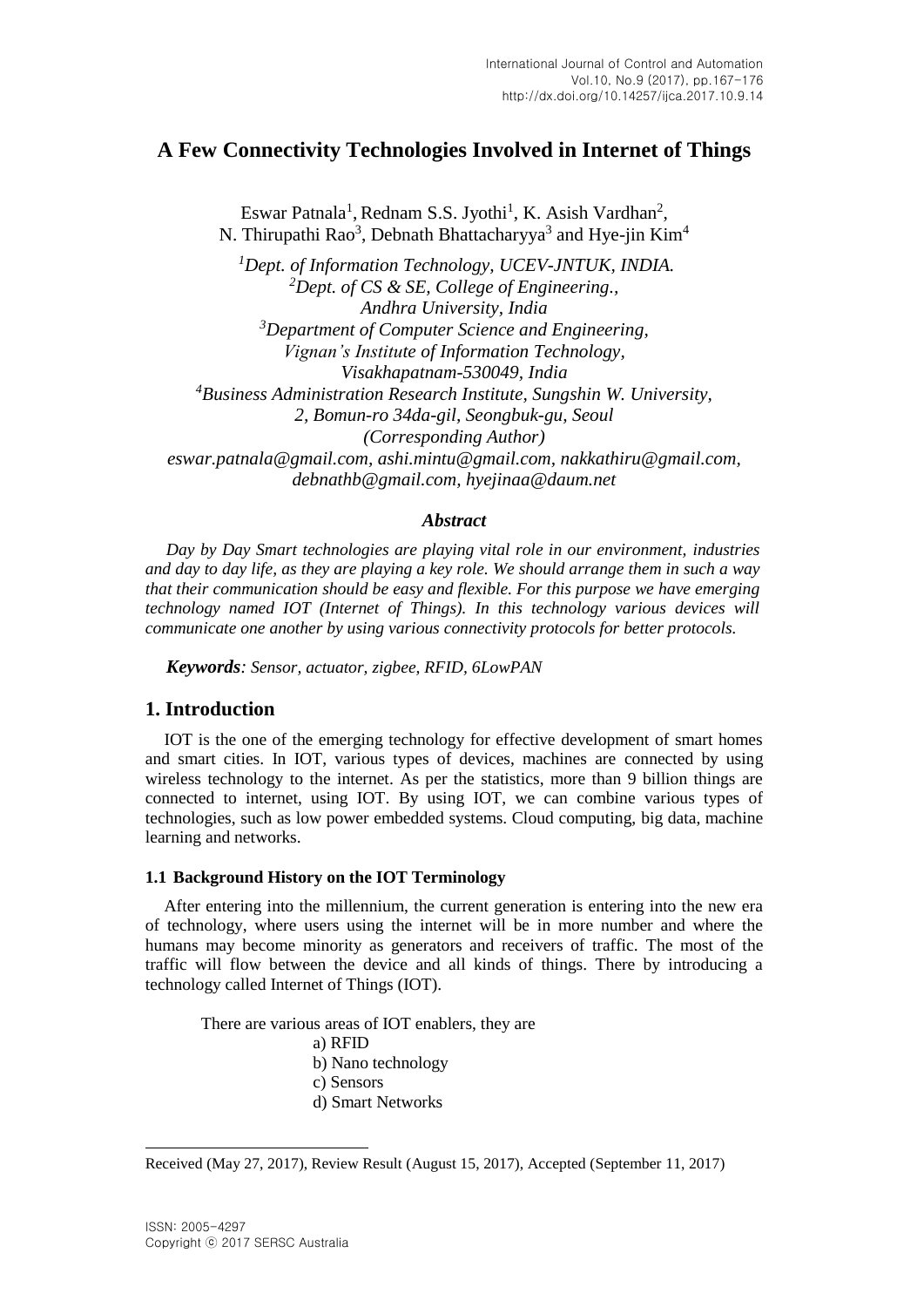## **1.2 Definition**

The Internet of Things (IOT) is the internetworking of physical devices, vehicles (also referred to as "connected devices" and smart "devices"), buildings and other items embedded with electronics, software, actuators and network connectivity which enable these objects to collect and exchange data.

## **1.3 Characteristics of IOT**

Efficient, scalable, unambiguous naming and internet connectivity are important characteristics of IOT. Because of these characteristics, IOT has been spreaded across different sectors such as manufacturing of business, health care, retail and security. Among all these manufacturing of business occupies major share in using IOT.

## **1.4 Connectivity Terminologies**

We use various connectivity methods for the interconnection of things. For short range communication, we use LAN's and for Geographical wide communication, we use WAN's and for better communication inside the LAN, we install nodes and for routing the packets between LAN and WAN on the IP layer, we Gateways and proxy is used to perform active application layer functions between IOT nodes and other entities.

## **2. Sensing**

While building IOT, the most important elements are sensors and actuators. First the sensor senses the data and then that is passed to actuator through the network to perform respective action.

#### **2.1 Definition of Sensor**

A sensor detects (senses) changes in the ambient condition or in the state of another device or a system, and forwards or processes this information in a certain manner. The sensor device senses the environmental characteristics and gives the response according to the input [1]. For example, heat is converted to electrical signals in temperature sensor and atmospheric pressure is converted to electrical signal in barometer [1].

#### **2.2 Transducers**

The main purpose of transducers is to change the energy of one kind to another. For example, in sound system, microphone acts as  $i/p$  device which converts into electrical signals for an amplifier to amplify a process and output device *i.e.*, loud speaker converts these electrical signals into sound waves [2].

#### **2.3 Classes of Sensors**

Sensors are divided into classes based on output and data type. Based on output, the sensors are divided into analog and digital. Now in data type, the sensors are divided into scalar and vectors.

#### **Sensor Types:**

There are various types sensor. They are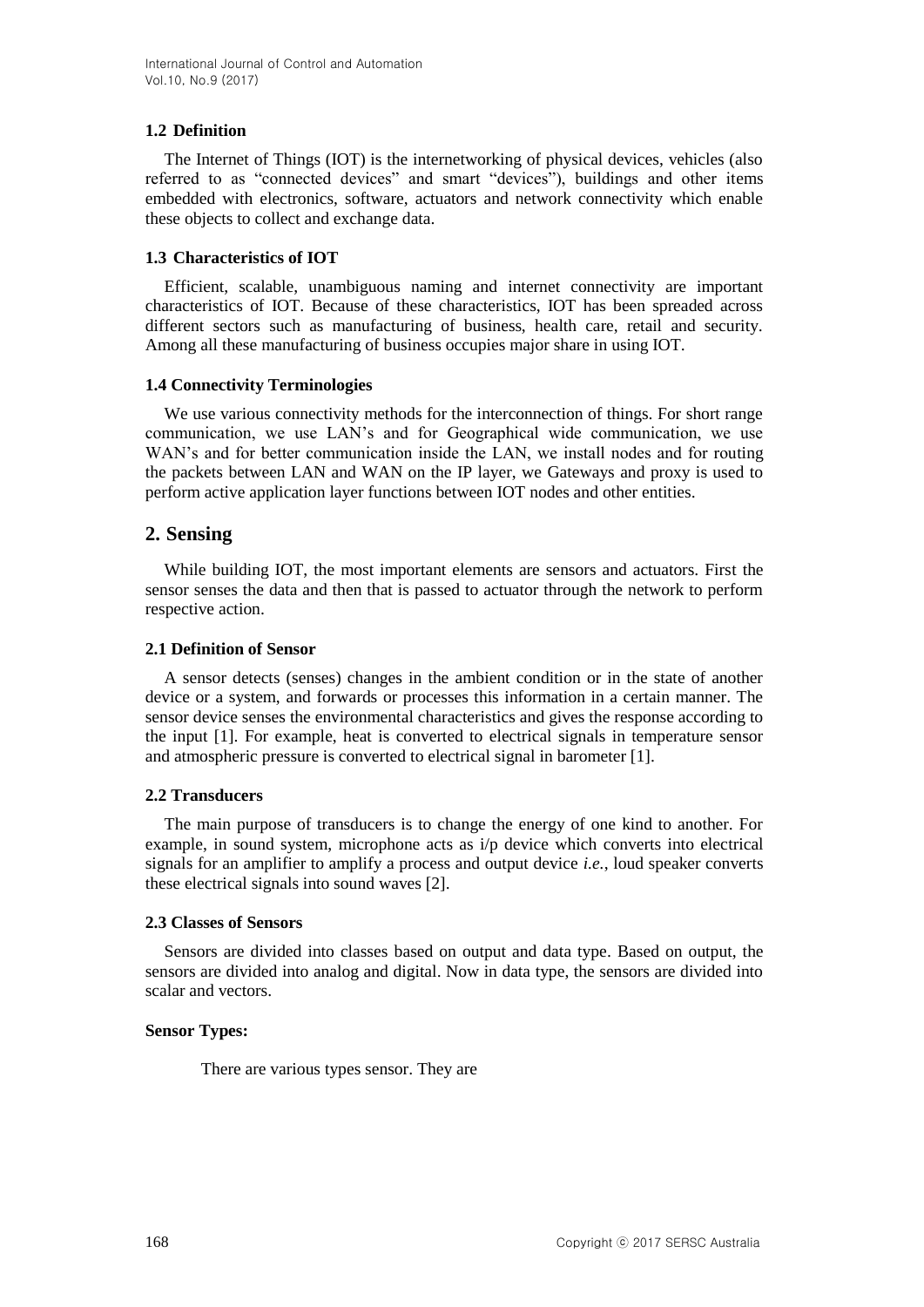## **2.3.1 Light Sensor**



**Figure 1. Light Sensor**

The working of this particular sensor works on the light that was being generated from any other sources of light. The main use of this sensor device is to find or calculate the intensity of the light that was being generated or observed.

#### **2.3.2 Temperature Sensor:**



**Figure 2. Temperature Sensor**

This sensor device is mainly used for the purpose of measuring or calculating the temperature value that was identified at the places where this device is deployed. The main usage is to measure or calculate the temperature values at various places.

#### **2.3.3 Force Sensor:**



**Figure 3. Force Sensor**

The current force sensor is used in various vehicles like cars, two wheelers and other heavy vehicles. The main utility if this sensor unit was it measures the force or the energy that was being generated through the movement of the vehicles.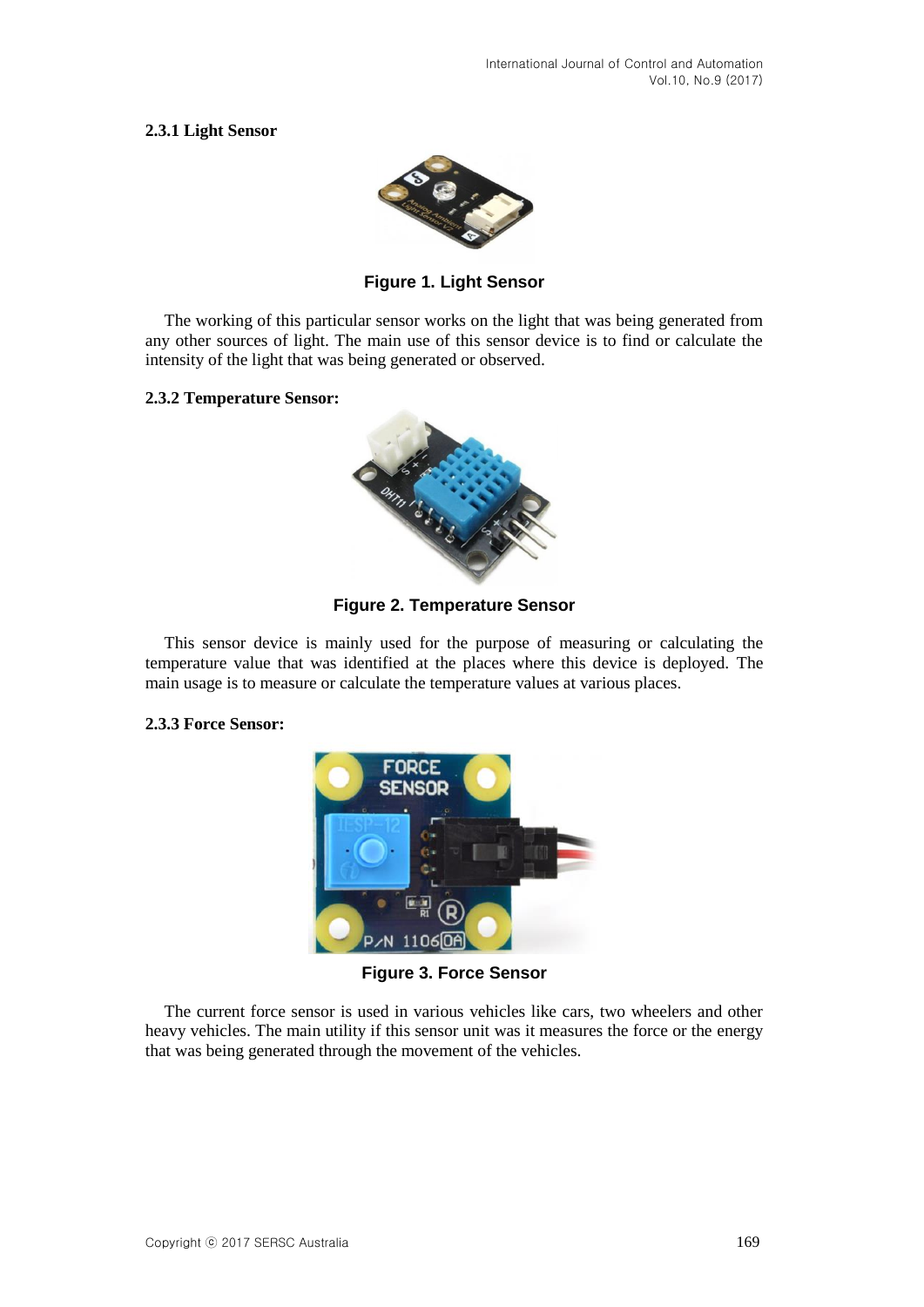## **2.3.4 Position Sensor:**



## **Figure 4. Position Sensor**

The main work of the current sensor device is to measure the position of the various devices or the vehicles. It can be used to measure or identify the position of various vehicles.

## **2.3.5 Speed Sensor:**



**Figure 5. Speed Sensor**

**2.3.6 Chemical Sensor:** 



**Figure 6. Chemical Sensor**

## **3. Actuation**

In Actuation process, we use actuators to control the mechanisms or the systems. The response of actuators depends upon the environment and actuator requires a control signal and source of energy as inputs .On receiving the control signal. The actuator responds by converting the energy into mechanical motion. The control system might be software based or human [9].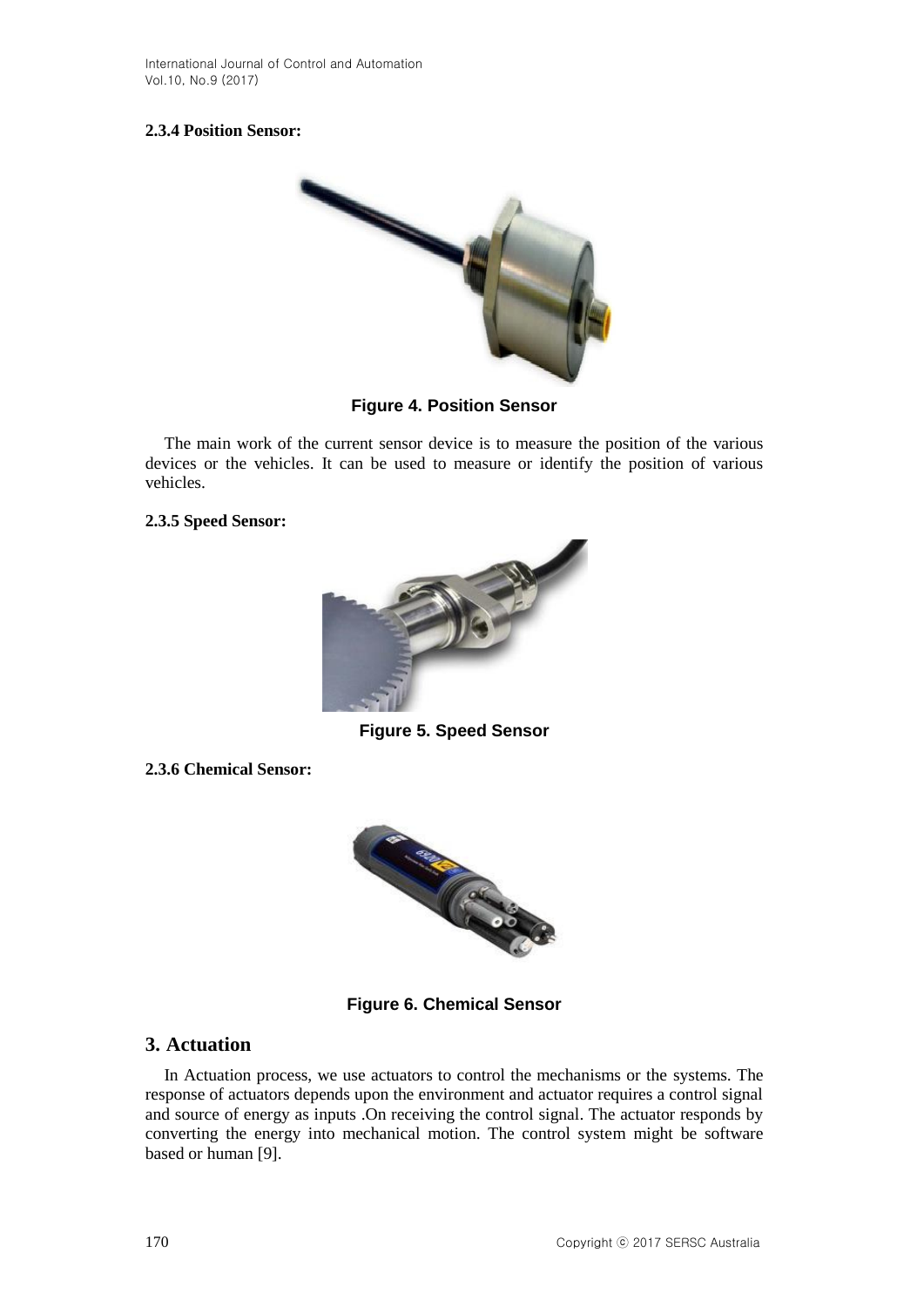## **3.1 Actuator types:**

There are various types actuators with respective to the sensors, the different types of actuators available are

- Hydraulic Actuator
- Pneumatic Actuator
- Mechanical Actuator
- Thermal Actuator
- Electrical Actuator

## **4. Connectivity Technologies**

In order to provide communication between sensor and actuators, we have various number of communication protocols.

They are:

- IEEE 802.15.4
- Zigbee
- 6LowPAN
- RFID
- Bluetooth

#### **4.1 IEEE 802.15.4:**

It is the standard used for low data-rate wireless Personal Area Networks. And it is used for developing the low power consumption and low data rate application specifically for monitoring and control application. Phy, MAC, LLC (logic link control) layers are used by IEEE 802.15.4 standard.



**Figure 7. IEEE 802.15.4 Protocol Stack** 

In order to communicate with upper layers it uses service specific convergence layer. The topologies used by this standard are star and Mesh [11].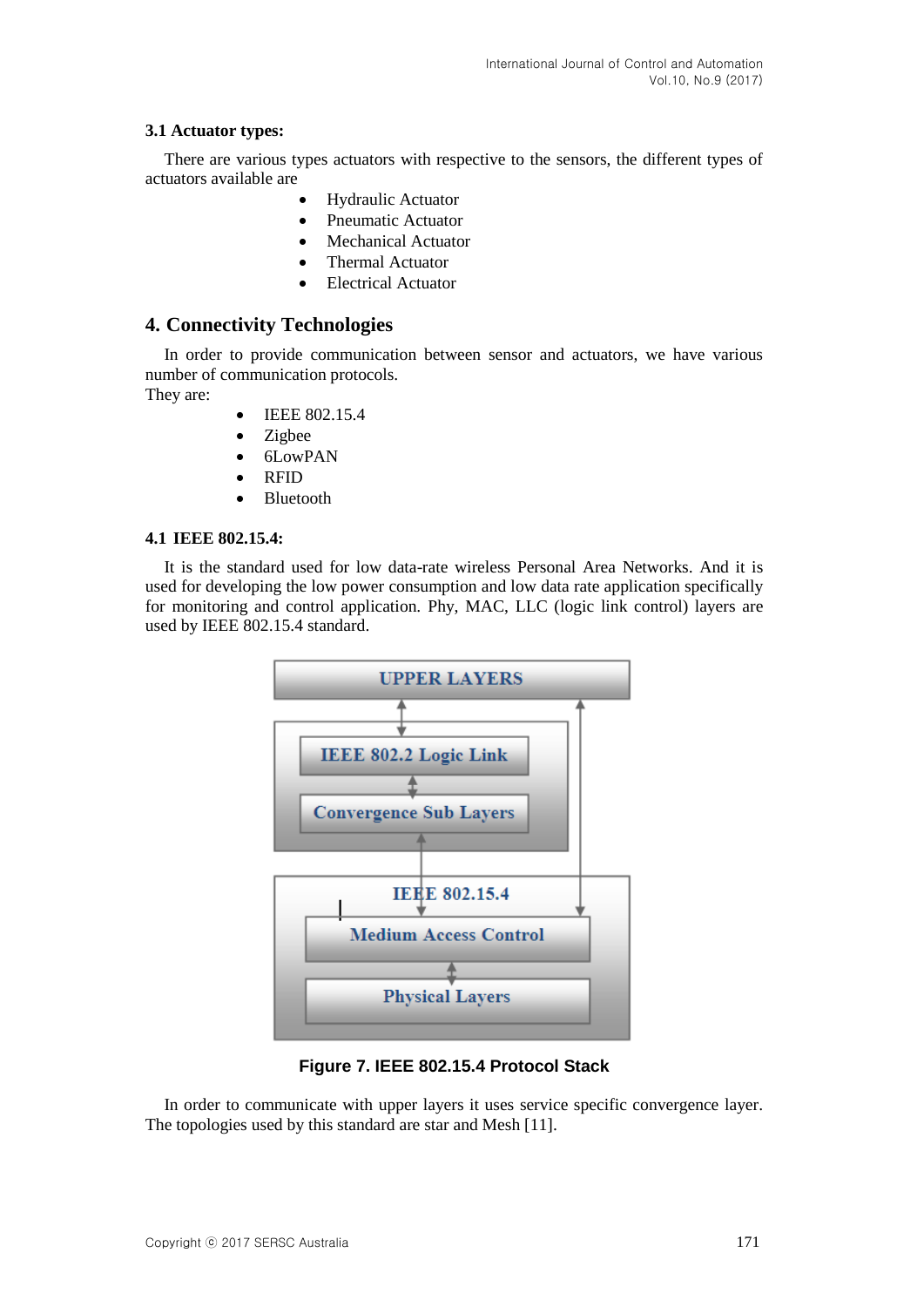There are two types of IEEE 802.15.4 networks, they are

- i. Non-Beacon Enabled
- ii. Beacon Enabled

#### **4.2. Zigbee**

Zigbee was the enhanced version of IEEE 802.15.4.it was the designed by layer 3 and above. These layers collaboratively works with layer 2.To avail additional features in communication, layer 4 provide its services with layer 3.

Authentication of node encryption for security and data routing & forwarding capability that enables mesh networking are the extra features which are provided by the Zigbee other than IEEE 802.15.4 protocol [11].

The most eminent use of zigbee is wireless sensor networks using mesh topology.



**Figure 8. Zigbee Architecture**

## **4.2.1 Components in Zigbee**

In order implement some operations by zigbee, this protocol includes two components

## **4.2.2 Zigbee Device objects (ZDO):**

The features like device management, security, policies are the service provided by the Zigbee device management.

#### **4.2.3 Application Support sub-layer (APS):**

The main service provided by the APS is to acts as bridge between the network and other layers and it also provides the interfacing and control services.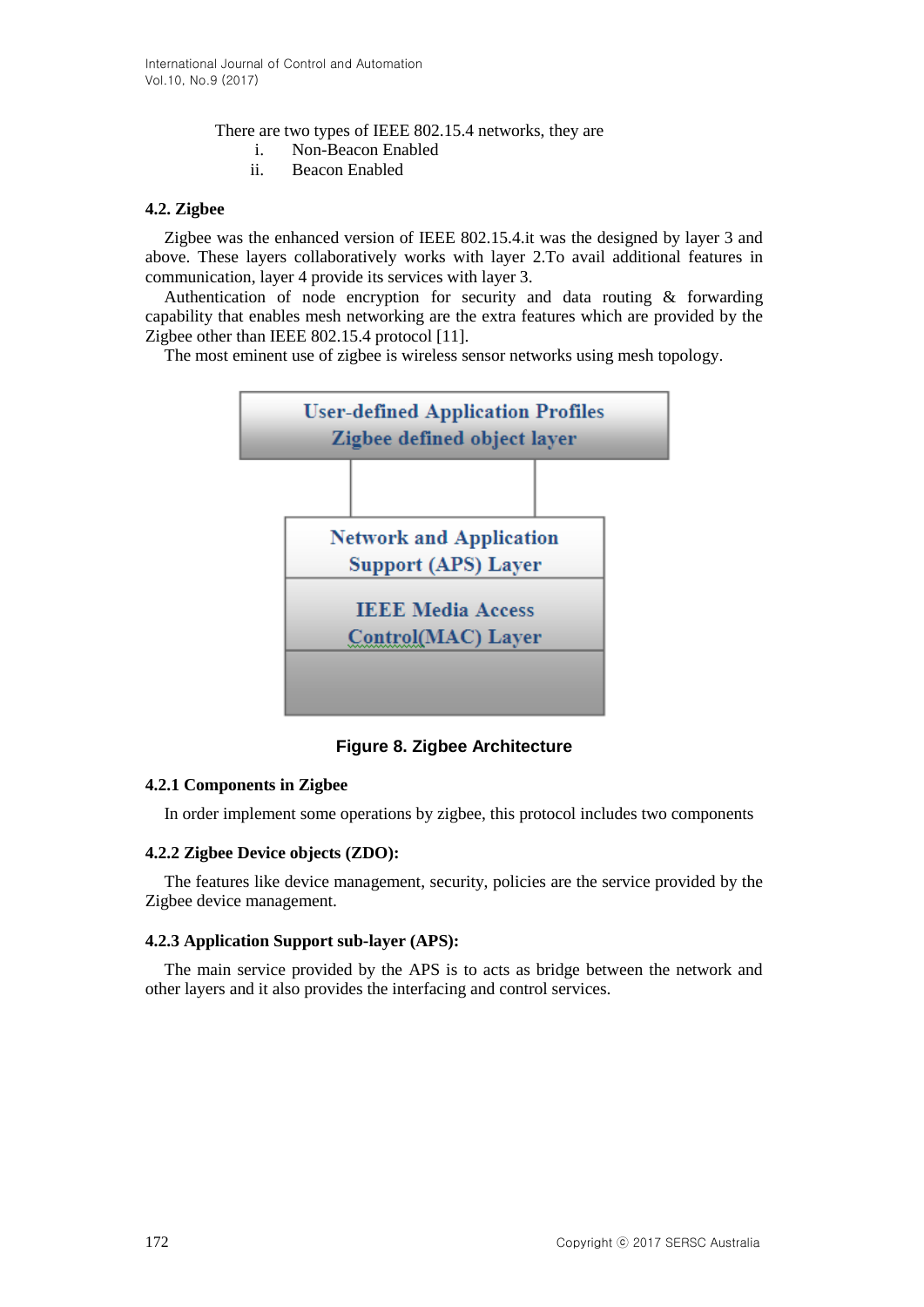## **4.2.4 Zigbee Topologies**

#### **4.2.4.1 Star Topology**



**Figure 9. Star Topology**

## **4.2.4.2 Mesh Topology**





#### **4.2.4.3 Zigbee Mesh**

Among all the topologies, mesh was the most reliable one. In this topology, a node can communicate with any other node within its range.

If a node wants to send the data to the node which was not within its range then the source node passes the data through several intermediate nodes to reach the data. If any node was failed then by using other nodes, it can still transmit the data. The main advantage of mesh networks are, they can configure themselves and they can self heal [11].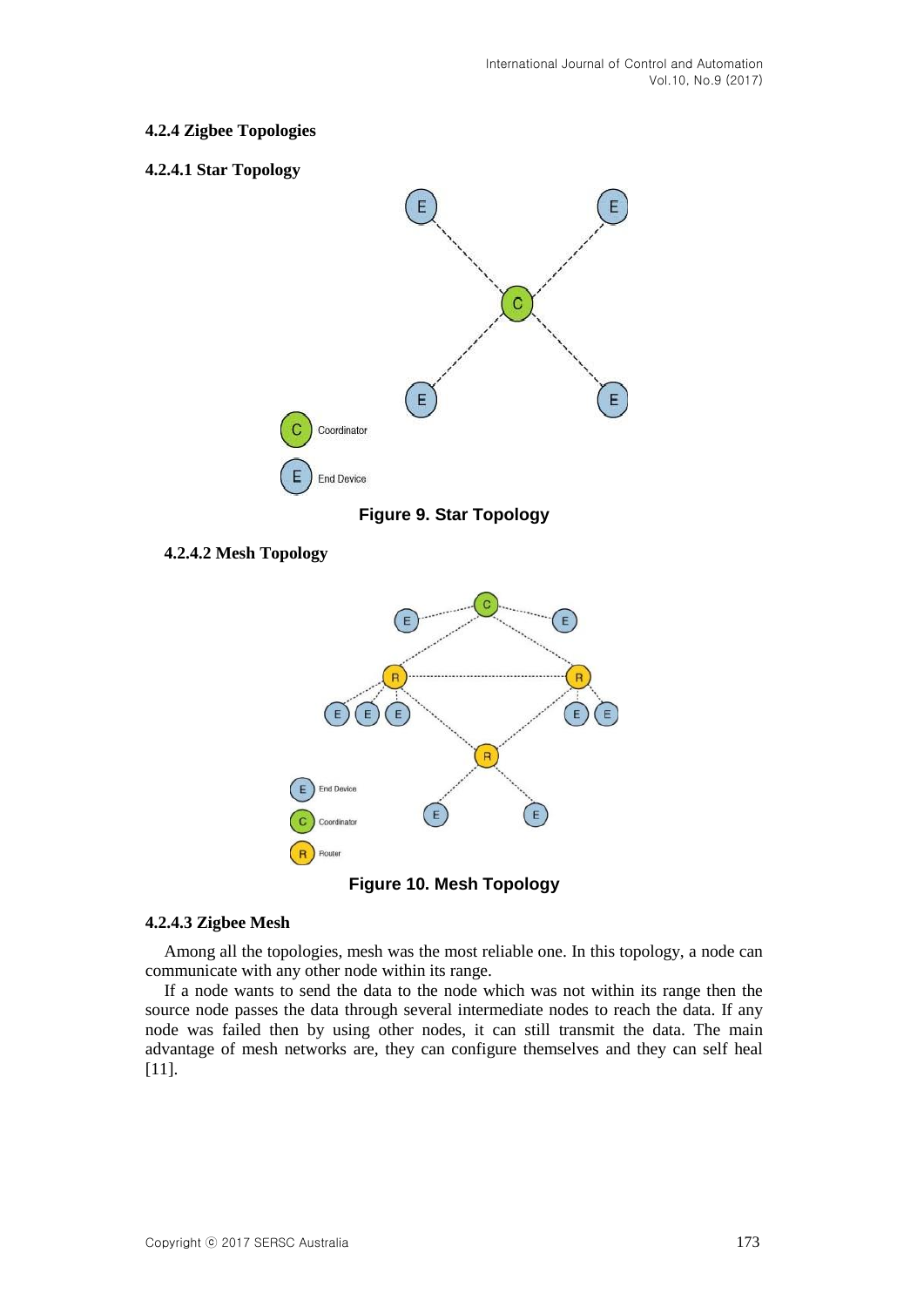## **4.2.5 Types of Zigbee**

## **4.2.5.1 Zigbee Co-coordinators**

For each network, there will be single Zigbee coordinator and the coordinator is responsible for forming the root of zigbee network tree and acts as bridge between networks. It also stores information regarding the network and acts as a trust centre & repository for security keys.

## **4.2.5.2 Zigbee Router**

The main function of the router is to run the application and another function is to relay the information between nodes connected to it.

## **4.2.5.3 Zigbee End Device (ZEO)**

When compared to other types, it has very limited functionality and it can only communicate with parent node. If the end device has any work, it will be wake up state and otherwise it goes to the sleep state.

## **Application:**

- Telecommunication
- Home automation
- Health care

## **4.3 LowPAN**

## **4.3.1 Introduction**

Low-Power Wireless Personal Area Network over IPV6 (6LowPAN).Smallest devices with limited capability uses this protocol. Though the devices have low power but they can still connect to the internet by this protocol.

## **4.3.2 Features of 6LowPAN**

It allows IETF 802.15.4 to carry 128-bit address of IPV6. 6LowPAN protocol is used for developing IOT and smart grid application.

## **4.3.3 Addressing in 6LowPAN**

Addressing in 6lowPAN are divided into two types they are

- 64bit extended
- $\bullet$  16 bit short

IPV6 packets are transmitted as link layer broadcast frames.16 bit address was allocated by PAN coordinator which was PAN specific.64 bit extended address by globally unique.

Routing Protocols used by 6LowPAN protocol are

- LOADng
- RPL

#### **4.3.4 LOADng**

The operation of LOADng routing protocol is used to generate Route Request(RREQs) and Route replies(RREPs).route Request are generated by LOADng router and forwards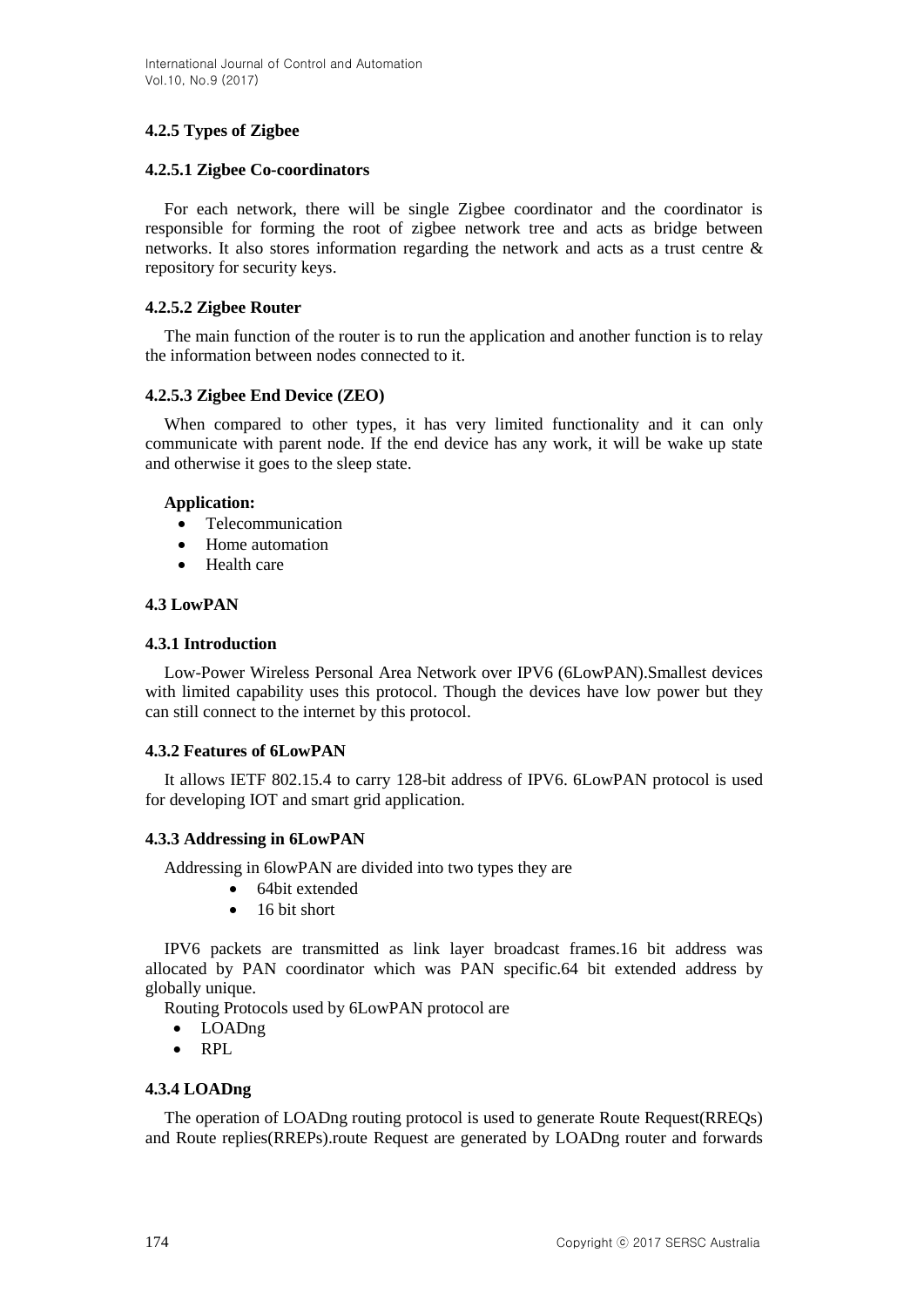them until they reach destination. After receiving the RREQ by corresponding destination, RREPs are sent by destination to source using unicast mechanism [17].

#### **4.3.5 RPL Routing**

It is a distance vector IPV6 routing protocol for lossy and low power networks. In this data is transmitted in the form of datagram's and they include the routing information. It contains two mechanisms. They are

- Proactive
- Reactive

Proactive: It maintains Routing Topology and information related to it.

Reactive: Resolving routing inconsistencies, message confidentiality and integrity are the services provided by RPL. It supports data path validation and node detection.

#### **4.4 RFID**

RFID is an acronym for "radio frequency identification". In this RFID mechanism, information will be encoded and store in RFID tags and this information will be displayed on the screen, when they are read by reader. This mechanism was similar to the barcodes. FID was the advanced mechanism of Barcodes and QR codes[18].

#### **4.4.1 Features**

The components involved in RFID are integrated circuit and an antenna. The RFID tag was covered by protection material. So that it can be guarded from environmental effects.

There are two types of tags. They are

- Passive
- Active

#### **4.4.1.2 Passive**

Passive tags do not contain any battery and the power supply for passive tags is supplied through the reader [18].

#### **4.4.1.3 Active**

Components present in active tags are transmitters and the power source i.e., in the form of batteries [18].

#### **4.4.2 Application**

- Inventory management
- ID cards
- Pharmaceutical Industry

#### **5. Conclusion**

We have various types of sensors used in IOT and actuators in the above sections. In order to provide communication between these sensors and actuators. We have discussed some the connectivity protocols and their working procedure.